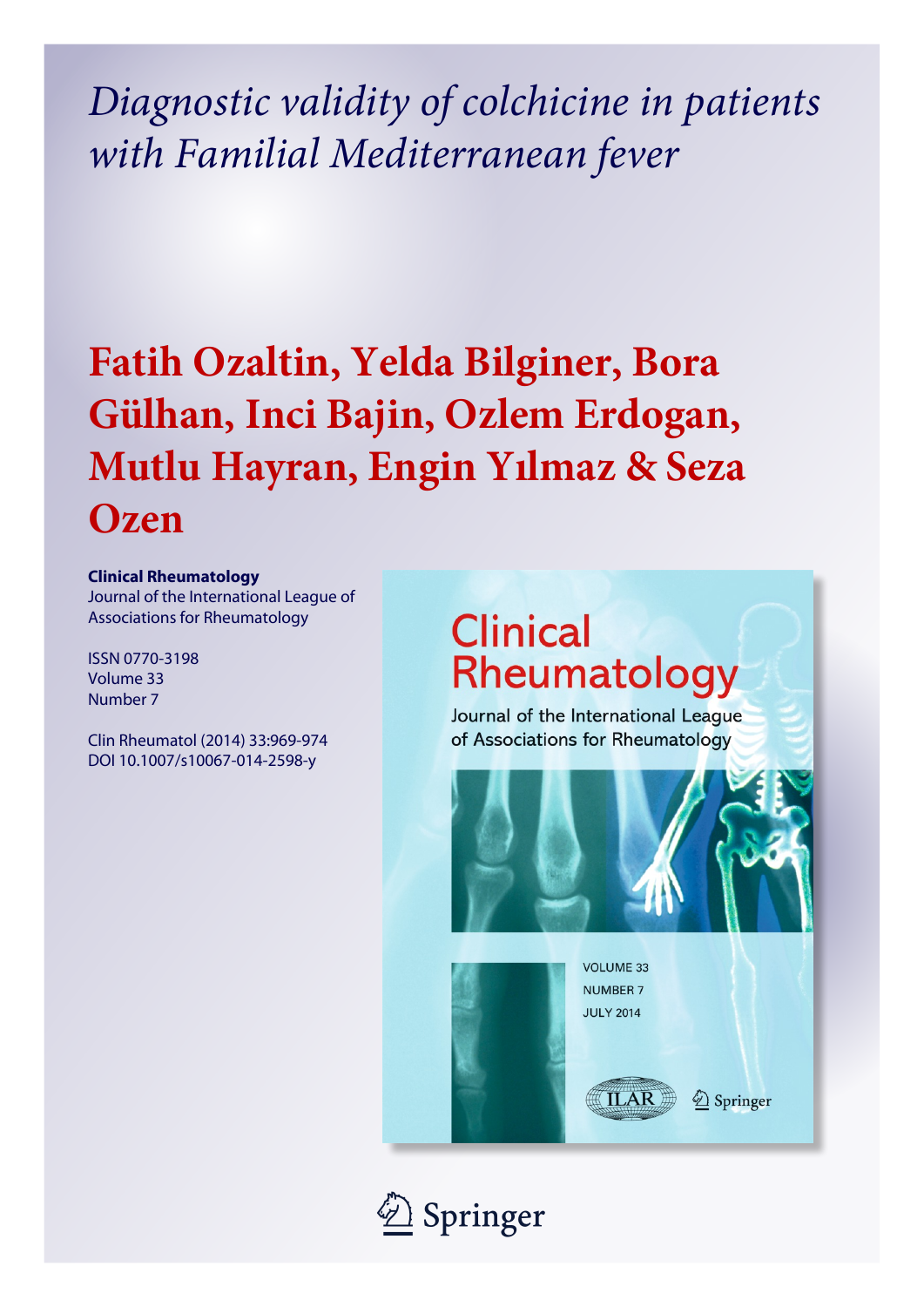**Your article is protected by copyright and all rights are held exclusively by Clinical Rheumatology. This e-offprint is for personal use only and shall not be self-archived in electronic repositories. If you wish to self-archive your article, please use the accepted manuscript version for posting on your own website. You may further deposit the accepted manuscript version in any repository, provided it is only made publicly available 12 months after official publication or later and provided acknowledgement is given to the original source of publication and a link is inserted to the published article on Springer's website. The link must be accompanied by the following text: "The final publication is available at link.springer.com".**

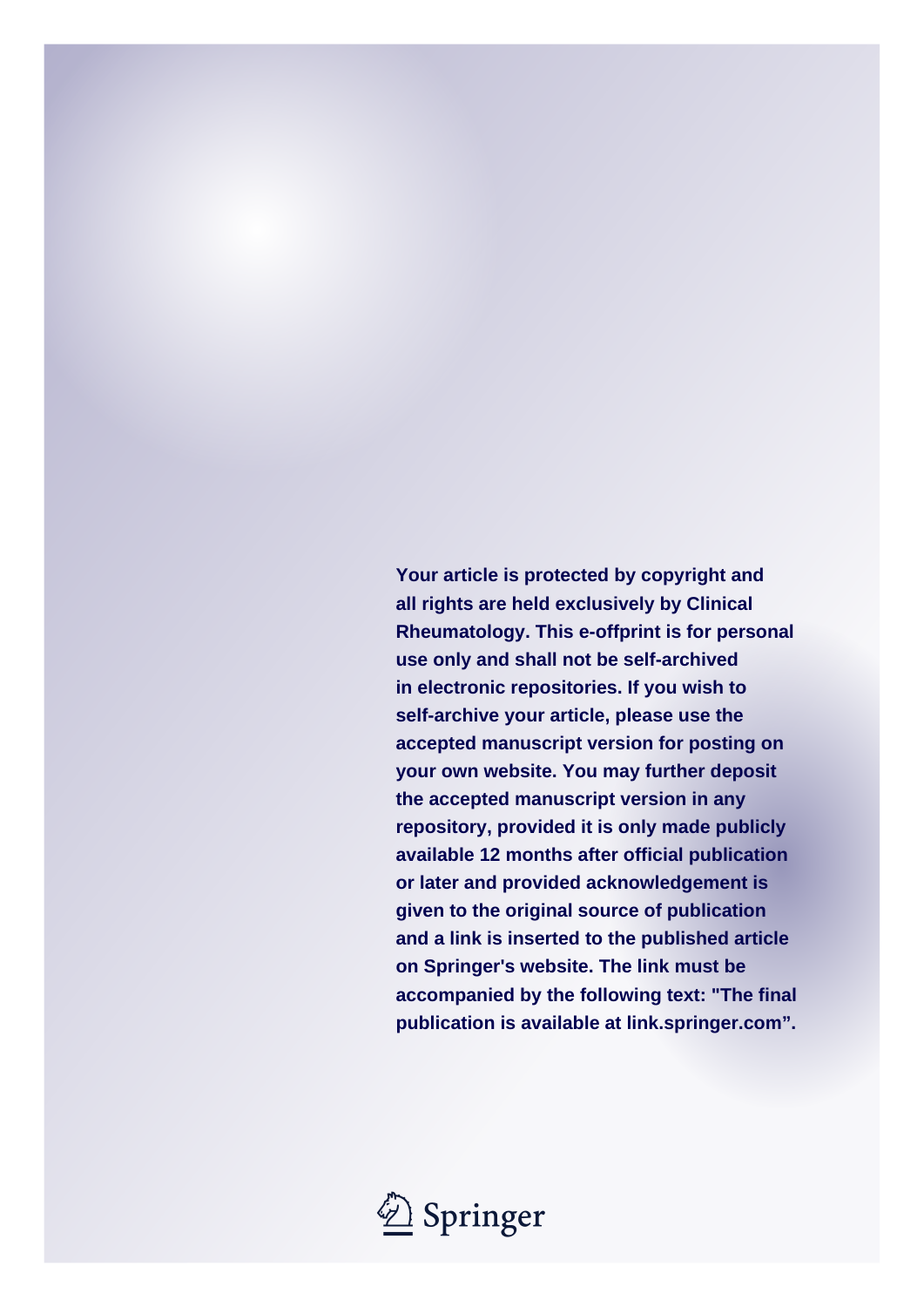ORIGINAL ARTICLE

### Diagnostic validity of colchicine in patients with Familial Mediterranean fever

Fatih Ozaltin & Yelda Bilginer & Bora Gülhan & Inci Bajin & Ozlem Erdogan • Mutlu Hayran • Engin Yılmaz • Seza Ozen

Received: 6 November 2013 /Revised: 27 March 2014 /Accepted: 28 March 2014 /Published online: 17 April 2014  $\oslash$  Clinical Rheumatology 2014

Abstract Although response to colchicine has been proposed as one of the diagnostic criteria in patients with Familial Mediterranean fever (FMF), the validity of this response has not been validated. The aim of this study was to assess the efficacy of the response to colchicine and to evaluate the extent of the effect of placebo. A double-blind randomized placebo-controlled trial with a cross-over design was conducted. The frequency of FMF attacks, the disease score, physical examination, and acute phase reactants were assessed at 0, 3, and 6 months. Blood samples were collected for complete blood count (CBC), erythrocyte sedimentation rate (ESR), levels of serum C-reactive protein (CRP) and serum amyloid A (SAA), and MEFV mutation analysis in 79 patients with a preliminary diagnosis of FMF. Patients were randomly allocated to receive either drug A or drug B in a double-blind fashion. The designated drug was switched at 3 months. Patients taking colchicine had less frequent FMF attacks (median 0) and lower FMF disease score (median 0) when compared to those on placebo (median 1 and 3, respectively)  $(p=0.002$  and  $p=0.007$ , respectively). In genetically confirmed FMF patients, median attack number and median disease score was 0 under colchicine treatment, whereas these parameters were

F. Ozaltin (\*) : Y. Bilginer : B. Gülhan : I. Bajin : S. Ozen Departments of Pediatric Nephrology and Rheumatology, Hacettepe University Faculty of Medicine, 06100, Sihhiye Ankara, Turkey e-mail: fozaltin@hacettepe.edu.tr

O. Erdogan Sami Ulus Children's Hospital, Ankara, Turkey

M. Hayran

Department of Preventive Oncology, Hacettepe University Faculty of Medicine, Ankara, Turkey

#### E. Yılmaz

Department of Medical Biology, Hacettepe University Faculty of Medicine, Ankara, Turkey

significantly higher in the placebo group (median 2 and 8, respectively) ( $p=0.007$  and  $p=0.02$ , respectively) suggesting that colchicine is more effective than placebo in reducing attacks and disease score. Positive and negative predictive values were 70.2 and 37.5 %, respectively. During the placebo period, patients had less FMF attacks when compared to that of the pre-study period (median 2 vs 6, respectively)  $(p<0.001)$ . The high false positive rate raises concerns for considering the colchicine response test as diagnostic for FMF. The role of placebo on the attacks of periodic fever syndromes needs to be further investigated.

Keywords Colchicine . Diagnosis . Familial Mediterranean fever . Placebo

#### Introduction

Familial Mediterranean fever (FMF) is the most common hereditary autoinflammatory disease. It is associated with mutations in the Mediterranean fever (MEFV) geneencoding pyrin [1, 2]. Pyrin is a component of a multimolecular complex, the inflammasome, which regulates inflammation in the human body. The disease is most prevalent among non-Ashkenazi Jews, Arabs, Turks, and Armenians with a high carrier frequency in these populations [3]. The disease is characterized by recurrent bouts of fever, sterile peritonitis, arthritis, and pleuritis accompanied by elevated acute phase reactants including erythrocyte sedimentation rate, C-reactive protein, and serum amyloid A [4, 5]. Colchicine is recommended for the treatment of FMF: colchicine prevents attacks and renal amyloidosis and suppresses inflammation in the majority of the patients (grade I evidence) [4].

The diagnosis of FMF is a clinical one. Mutation analysis in MEFV gene confirms the diagnosis. Genetic analyses are expensive and may not exclude the disease completely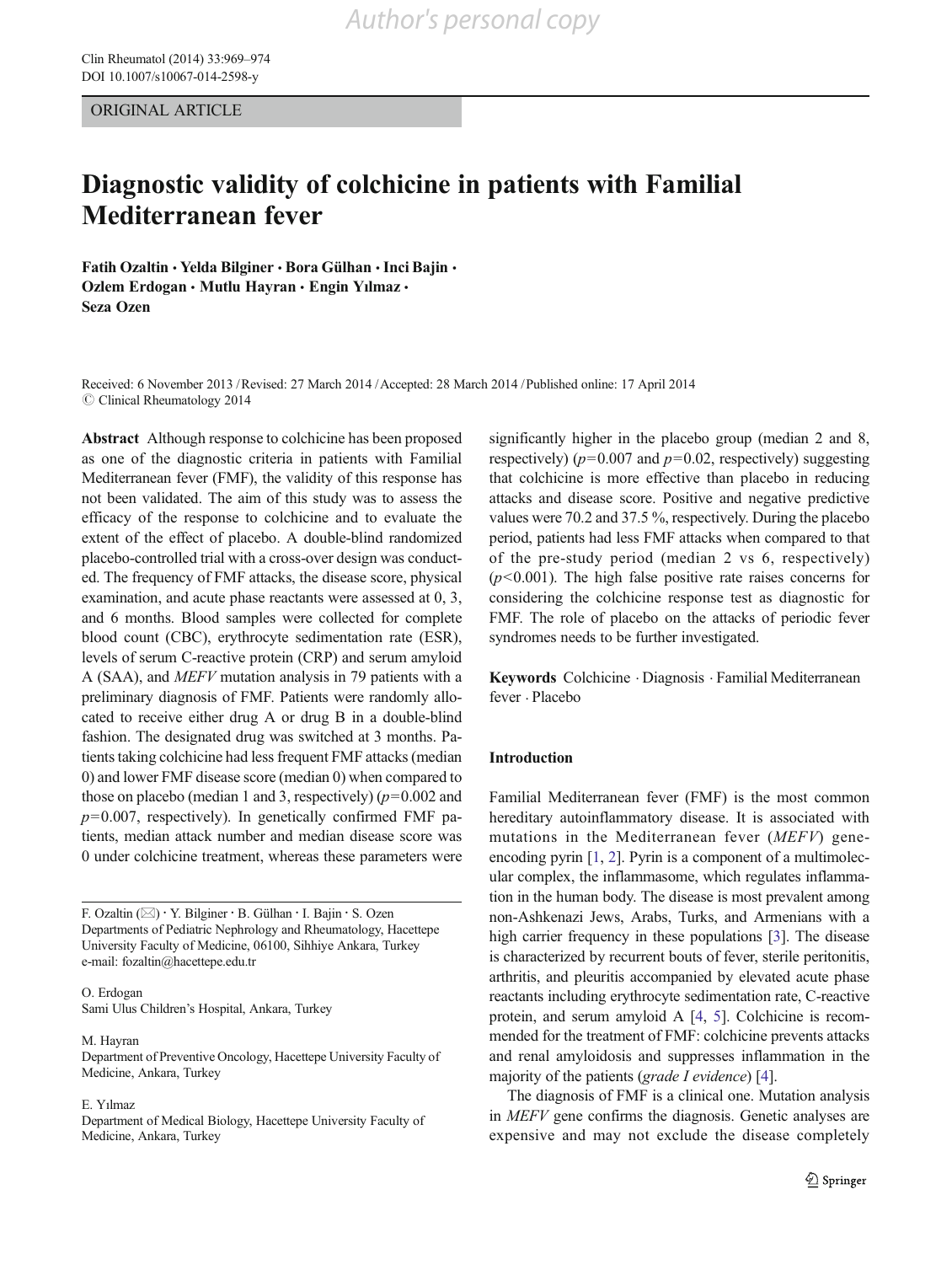*Author's personal copy*

especially in regions, like Turkey, where very high rates of FMF carrier (1/5 individuals) are present [3, 6]. Therefore, MEFVanalysis is not a prerequisite for the diagnosis of FMF. In areas where the disease prevalence is high, colchicine treatment can be used for a short period to confirm the diagnosis in a patient with periodic fever. Actually, response to colchicine is one of the diagnostic criteria in adult patients [7]. Furthermore, experts in the field of autoinflammatory disorders tend to use colchicine empirically in patients with periodic fever who fail to fit in a certain category of disease. However, to date, no prospective controlled study has been conducted to formally test the efficacy of colchicine.

The aim of the present study was to assess the validity of using response to colchicine as a diagnostic criterion. Another aim of the study was to understand the extent of the effect of placebo in the attacks of patients with periodic fevers.

#### Patients and methods

#### Study design

A double-blind randomized placebo-controlled trial with a cross-over design was conducted by two tertiary Pediatric Rheumatology referral centers in central Anatolia between the years 2008 and 2012 (Fig. 1). Patients met the new pediatric diagnostic criteria were included in the study [8]. Patients who had fever associated with other conditions were excluded (i.e., urinary tract infections, malignancy, etc.). Blood samples were collected for complete blood count (CBC), erythrocyte sedimentation rate (ESR), levels of serum C-reactive protein (CRP) and serum amyloid A (SAA), and MEFV mutation analysis (strip assay for 12 common mutations). Then the patients were randomly allocated to receive either drug A or drug B in a double-blind fashion. Each patient was evaluated at 3 months according to the number of FMF attacks, physical examination, and acute phase reactants as well as an arbitrary scoring system that has been developed using six parameters for this study to evaluate the severity of FMF attacks. These were fever and arthritis (0: absent, 1: present), abdominal pain, chest pain and arthralgia (0, absent; 1, mild; 2, moderate; 3, severe or restricting to bed), and duration of attack (1, 1–24 h; 2, 25–48 h; 3, 49–72 h; and 4, more than 72 h).

At the end of the first 3 months, drug A was switched to drug B and vice versa. At the end of second 3-month period, the same clinical and serological parameters were reevaluated. Side effects of both drugs were also noted in each 3-month period. The score of each FMF attack was summed and disease scores were determined for the drug A and drug B periods. Clinical and laboratory parameters including number of FMF attacks and disease severity scores were compared between these periods. At the end of the study, number/ severity of FMF attacks and laboratory results including MEFV analysis were re-evaluated for each patient.

After completion of the whole study, drug labels were unmasked. Drugs A and B were colchicine and placebo, respectively.

Subjects were ascertained and enrolled in the study after obtaining informed consent, in accordance with human subject research protocols approved by the Hacettepe University in Ankara (HEK 07/118-35).

#### Statistical analyses

The carry-over period and group effects were analyzed using nonparametric methods for the analysis of cross-over studies [9]. Mann-Whitney U and Wilcoxon tests were used for statistical analyses, where appropriate, and median and interquartile ranges (IQR) were presented as the descriptive statistics. A type 1 error level cut-off of 5 % was used to infer statistical significance.

#### **Results**

#### Patient characteristics

A total of 79 patients (39 girls, 40 boys) were enrolled in the study between the years 2008 and 2012. Fourteen patients were excluded from the study due to the following reasons: noncompliance to the treatment and visits  $(n=12)$ , withdrawal of consent  $(n=2)$ . Sixty five patients completed the study and were included in the final statistical analysis. Median age of the patients was 9.0 years (IQR 5–12.5 years). Demographic features of the study cohort are given in Table 1. At the beginning of the study, most common symptoms were recurrent abdominal pain (90.8 %) and recurrent fever (86.2 %). Attacks characterized by recurrent abdominal pain (50 out of 59 patients; 84.7 %), recurrent fever (45 out of 56 patients; 80.3 %), recurrent arthralgia/arthritis (24 out of 34 patients; 70.5 %), and recurrent chest pain (nine out of 14 patients (64.2 %) occurred every 2–4 weeks. The remaining patients suffered from attacks with intervals longer than 4 weeks.

#### MEFV mutation analysis

None of common mutations was detected in 30.8 % of patients. Twenty patients (30.8 %) were homozygous with leading M694V mutation. Fifteen patients (23 %) were compound heterozygous and 10 patients (15.4 %) were heterozygous. Overall, the phenotype of 35 patients (53.8 %) could be definitely confirmed by mutation analysis (homozygosity or compound heterozygosity). Results of MEFV mutation analyses are given in Table 2.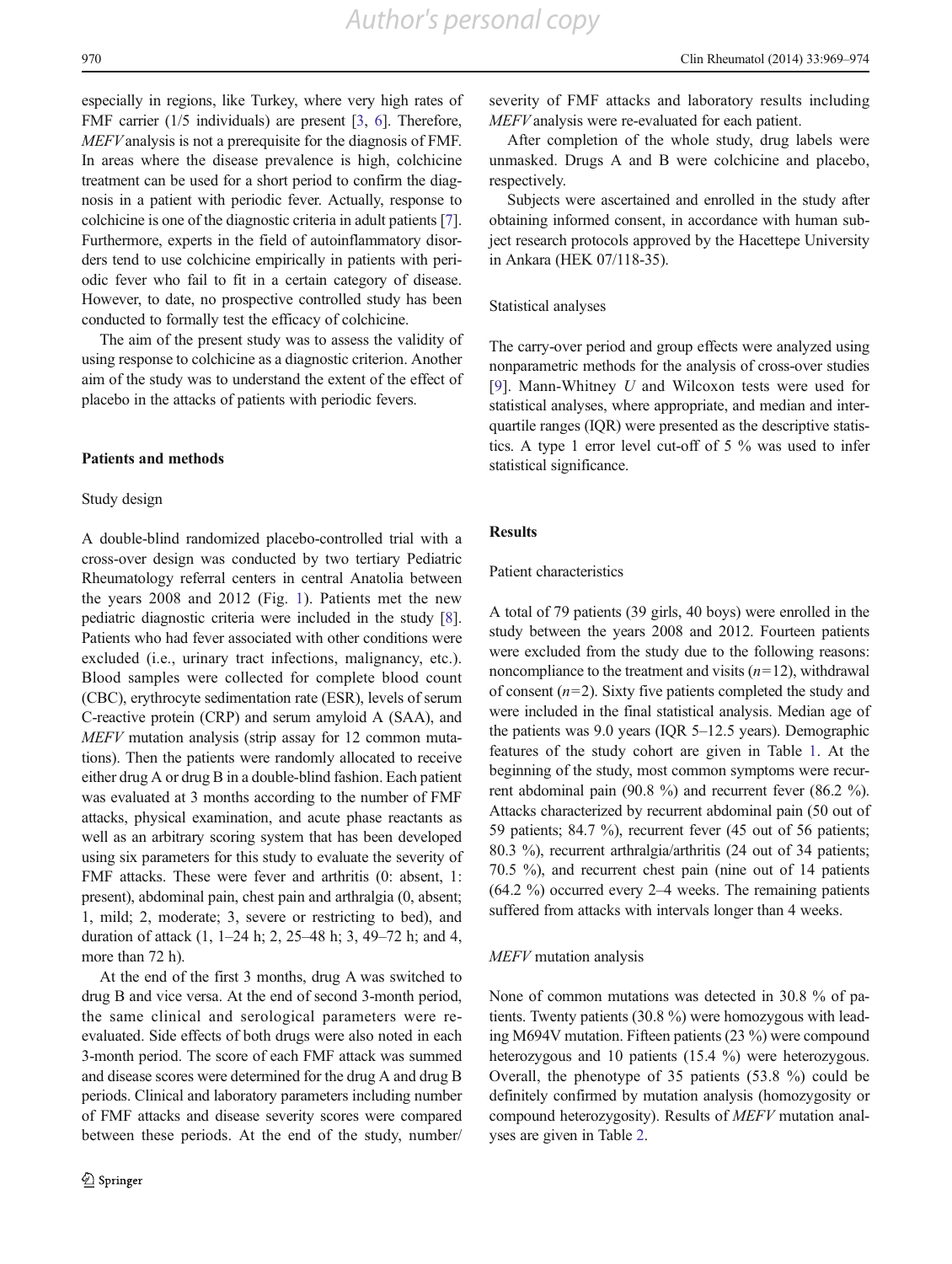

Colchicine versus placebo

At the beginning of the study, 31 patients were allocated to receive placebo and 34 patients to colchicine. After 3 months, the drugs were switched (Fig. 1). Patients taking colchicine had less frequent FMF attacks (median 0) and FMF disease score (median 0) when compared to placebo (median 1 and 3, respectively)  $(p=0.002, p=0.007$ ; respectively). ESR was significantly lower in patients on colchicine arm compared to those on the placebo arm (median 9 vs 16 mm/h,  $p=0.032$ ). However, serum CRP and SAA levels were not different between the two arms (Table 3).

The effect of colchicine was also investigated in patients with a confirmed diagnosis of FMF (i.e., patients with

Table 1 Demographic, clinical, and laboratory characteristics of the participants at the beginning of the study

| Group                                                                         |                                        |
|-------------------------------------------------------------------------------|----------------------------------------|
| Total number of patients                                                      | 65                                     |
| Gender (female/male)                                                          | 32/33                                  |
| Median age at the time of the study (IQR)                                     | 9.0 years $(5-12.5)$                   |
| Median age of onset (IQR)                                                     | 5.0 years $(3-9.5)$                    |
| Median number of attacks noted last<br>3 months prior to the enrollment (IQR) | $3.0(3-6)$                             |
| Clinical features                                                             | $\frac{0}{0}$                          |
| Recurrent abdominal pain                                                      | 90.8                                   |
| Recurrent fever                                                               | 86.2                                   |
| Recurrent arthralgia                                                          | 36.9                                   |
| Recurrent chest pain                                                          | 21.5                                   |
| Recurrent arthritis                                                           | 15.4                                   |
| Laboratory features <sup>a</sup>                                              | Median (IQR)                           |
| ESR                                                                           | $25$ mm/h $(14.5 - 44.5)$              |
| <b>CRP</b>                                                                    | 3.9 mg/dL $(0.65-18.48)$               |
| WBC                                                                           | $9,500/\text{mm}^3$ (7,500-<br>11,800) |
| <b>SAA</b>                                                                    | $77 \text{ mg/L}$ (16–120)             |

CRP C reactive protein, ESR erythrocyte sedimentation rate, SAA serum amyloid A, WBC white blood cell count, <sup>a</sup> Normal laboratory values ESR 0–20 mm/h, CRP 0–0.8 mg/dL, and SAA 0–10 mg/L.

homozygous and compound heterozygous mutations). Again, patients on colchicine had less frequent FMF attacks (median 0) and score (median 0) when compared to patients on placebo (median 2 and 8, respectively) ( $p=0.007$ ,  $p=0.02$ ; respectively). Serum CRP and SAA levels between the two groups were not statistically different; however, ESR was lower in patients receiving colchicine (12 vs 21 mm/h,  $p=0.049$ ) (Table 3).

The placebo effect was assessed in patients with homozygous or compound heterozygous mutations. During the placebo period, the frequency of the FMF attacks (median 2) was significantly less when compared to that of the pre-study period (median 6) ( $p$ <0.001). Pre-study period was also compared with patients who received placebo in the first 3 months of the study. Patients who initially received placebo, again, had less frequent FMF attacks when compared to that of the pre-study period ( $p=0.007$ ). Laboratory parameters of the prestudy period were compared those with placebo period. There was no statistical difference in SAA levels between these two periods. However, the ESR and serum CRP levels of the patients were less when compared to those of the pre-study period (Table 4).

**Table 2** *MEFV* mutation analyses of the study population  $(n=65)$ 

| MEFV mutation         | Number of patients $(\% )$ |
|-----------------------|----------------------------|
| Negative              | 20(30.8)                   |
| Heterozygous          | 10(15.4)                   |
| M694V                 | 5                          |
| E148O                 | 3                          |
| M680I                 | 2                          |
| Compound heterozygous | 15(23)                     |
| M694V/V726A           | 6                          |
| M680I/M694V           | 5                          |
| M694V/A744S           |                            |
| E148O/V726A           |                            |
| M680I/V726A           |                            |
| V726A/A744S           |                            |
| Homozygous            | 20(30.8)                   |
| M694V/M694V           | 16                         |
| M680I/M680I           | 3                          |
| V726A/V726A           |                            |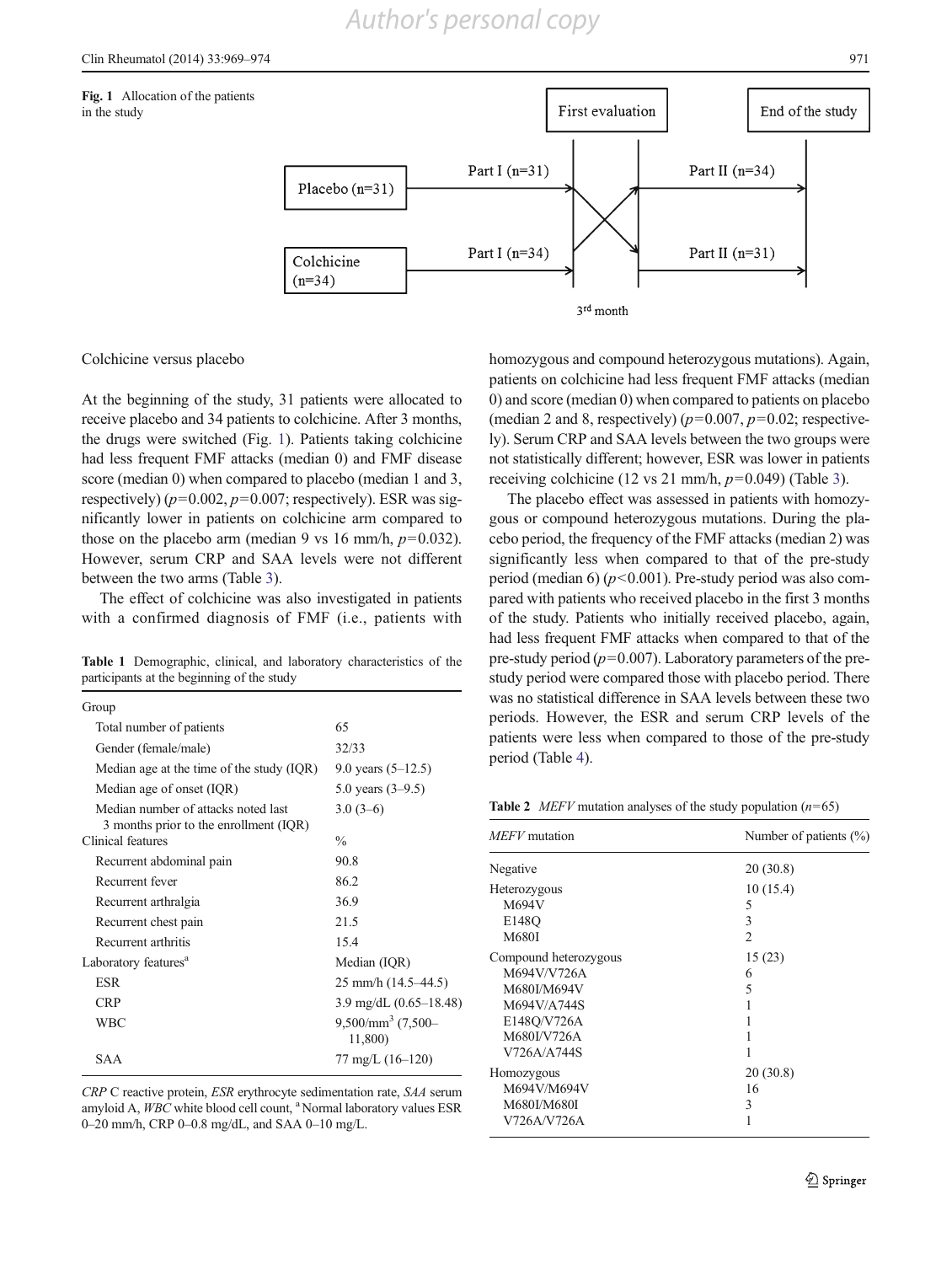|                                                                  | Placebo<br>Median (IQR) | Colchicine<br>Median (IQR) | $\boldsymbol{p}$ |
|------------------------------------------------------------------|-------------------------|----------------------------|------------------|
| All patients                                                     |                         |                            |                  |
| Disease score                                                    | $3(0-10)$               | $0(0-1.5)$                 | 0.007            |
| Number of attacks                                                | $1(0-3)$                | $0(0-1)$                   | 0.002            |
| $CRP$ (mg/dL)                                                    | $0.5(0.5-2)$            | $0.5(0.5-1)$               | 0.251            |
| $SAA$ (mg/L)                                                     | $55(9.1-129.25)$        | $16.5(6-100.5)$            | 0.700            |
| $ESR$ (mm/h)                                                     | $16(7-25)$              | $9(5-16.5)$                | 0.032            |
| Patients with homozygous and compound heterozygous MEFV mutation |                         |                            |                  |
| Disease score                                                    | $8(0-12)$               | $0(0-0.75)$                | 0.020            |
| Number of attacks                                                | $2(0-3)$                | $0(0-1)$                   | 0.007            |
| $CRP$ (mg/dL)                                                    | $0.9(0.5 - 8.75)$       | $0.5(0.5-3.4)$             | 0.679            |
| $SAA$ (mg/L)                                                     | $93(11.9-136.5)$        | $75.5(16.5-152.25)$        | 0.463            |
| $ESR$ (mm/h)                                                     | $21(14-33.5)$           | $12(7-25)$                 | 0.049            |
| Patients without <i>MEFV</i> mutation                            |                         |                            |                  |
| Disease score                                                    | $0(0-7.75)$             | $0(0-1.5)$                 | 0.28             |
| Number of attacks                                                | $0(0-2)$                | $0(0-0.75)$                | 0.29             |
| $CRP$ (mg/dL)                                                    | $0.5(0-0.5)$            | $0.5(0.5-0.93)$            | 0.43             |
| $SAA$ (mg/L)                                                     | $36.5(6.85-115.75)$     | $10(3-73)$                 | 0.65             |
| $ESR$ (mm/h)                                                     | $10(4.5-19)$            | $6(2.25-12.75)$            | 0.14             |
|                                                                  |                         |                            |                  |

Table 3 Comparison of clinical and laboratory parameters of patients receiving colchicine and placebo

CRP C reactive protein, ESR erythrocyte sedimentation rate, SAA serum amyloid A

Effects of colchicine and placebo were also analyzed in patients without mutation. Number of attacks, disease score, ESR, and serum CRP and SAA levels were comparable between two groups (Table 3).

Sensitivity and specificity of a colchicine trial in patients with a preliminary diagnosis of FMF were calculated as 88.9 and 15 %, respectively. Positive and negative predictive values were 70.2 and 37.5 %, respectively with an accuracy of 66.2 % (Table 5).

No side effect related to both colchicine and placebo occurred during the study period.

Table 4 Clinical and laboratory parameters of patients with homozygous and compound heterozygous MEFV mutation during pre-study and placebo periods

| Parameter         | Pre-study<br>Median (IQR) | Placebo<br>Median (IQR) | p       |
|-------------------|---------------------------|-------------------------|---------|
| Number of attacks | $6(3-6)$                  | $2(0-3)$                | < 0.001 |
| $CRP$ (mg/dL)     | $12.8(1.97-37.25)$        | $0.9(0.5 - 8.75)$       | 0.013   |
| $SAA$ (mg/L)      | $92.5(28.25-120.75)$      | $93(11.9-136.5)$        | 0.498   |
| $ESR$ (mm/h)      | $29.0(20-52)$             | $21(14-33.5)$           | 0.045   |

CRP C reactive protein, ESR erythrocyte sedimentation rate, SAA serum amyloid A

Table 5 Sensitivity, specificity, and positive and negative predictive values of a colchicine trial in patients with a preliminary diagnosis of FMF

| Colchicine response Genetic positive <sup>a</sup> Genetic negative |    |    | Total |
|--------------------------------------------------------------------|----|----|-------|
| Yes                                                                | 40 | 17 | 57    |
| No                                                                 |    | κ  | 8     |
| Total                                                              | 45 | 20 | 65    |
|                                                                    |    |    |       |

Sensitivity 88.9 %, specificity 15.0 %, positive predictive value 70.2 %. negative predictive value 37.5 %, accuracy 66.2 %

a Patients with homozygous, compund heterozygous, and heterozygous MEFV mutations

#### Discussion

There is a large differential for a patient presenting with periodic fever [10]. FMF is the most common periodic fever syndrome in eastern Mediterranean countries such as Turkey [6]. Although a genetic confirmation is of the sought for, the diagnosis of FMF is mainly a clinical one, especially in certain populations where high carrier frequencies exist [11, 12]. Response to colchicine has been used as a diagnostic criterion in adults and always been regarded as a differentiating feature for FMF [7]. Response to colchicine is also an important element in the evaluation of patients who have the clinical phenotype, but only one demonstrated mutation. However, to date, no prospective controlled study has been conducted. With the present study, we showed that colchicine had a significant effect on patients with FMF and can really serve a diagnostic criterion. To reach firm conclusions, we have included only the genetically confirmed patients (i.e., those with homozygous or compound heterozygous mutations). We observed a significant reduction in clinical activity and the laboratory results among the patients receiving colchicine when compared to those receiving placebo. However, we did not observe any significant differences in these parameters of patients without MEFV mutation. It should be noted that small number of patients  $(n=20)$  might have hampered to reach statistical significance.

The common periodic fever syndromes have characteristic features that help in the differential diagnosis. On the other hand, we care for patients in whom we fail to give a definite diagnosis. It is common practice to put patients on colchicine if they have periodic fevers even if they lack any mutation. We already have high level of evidence that colchicine is effective in treating the disease [13]. However, its validity in diagnosis of FMF was unknown. This study provides original data in many aspects. Our results suggest that colchicine can be used a diagnostic criterion in places where high carrier rate are present. Mutation analysis is expensive and may not exclude the diagnosis completely if direct sequencing of all exons of the MEFV gene is not performed. In this case, colchicine trial may be an alternative of mutation analysis.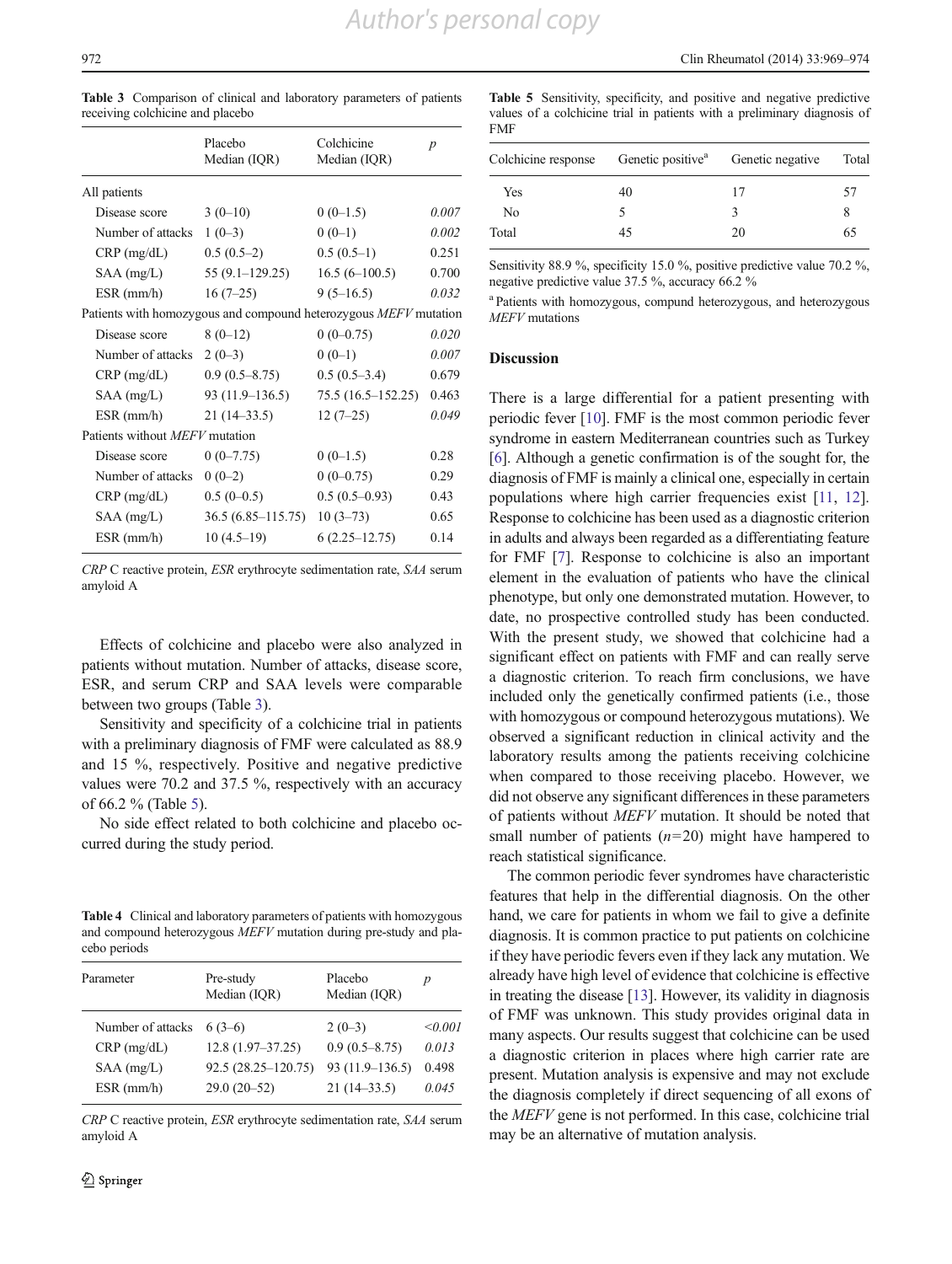In the present study, we also observed that placebo was also significantly effective in decreasing the attacks. Actually, the term "placebo" has been known in medicine for a long time and has been used by many physicians either to treat certain diseases or to alleviate symptoms [14]. The effectiveness of placebo has been searched in almost all disciplines of medical sciences [14, 15]. A recent meta-analysis showed that there was no evidence regarding clinically important effect of placebo but that there might be a little effect on subjective symptoms such as pain [16, 17]. Lachmann et al. have conducted a study comparing efficacy of canakinumab, an anti IL1 agent, in patients with cryopyrin-associated periodic syndrome, another periodic fever syndrome with placebo [18]. All patients on canakinumab and three patients on placebo remained in remission in the second phase of the study. In addition, all patients on canakinumab and one-fourth of patients on placebo were noted to have no or minimal disease activity. In our study, patients had less FMF attacks with placebo when compared to the pre-study period suggesting the psychological effect. It is tempting to speculate that the endogenous triggers of inflammation may be somewhat halted by the placebo effect. Patients on placebo had lower ESR and CRP levels but not SAA levels when compared to the pre-study period. This may support that SAA is indeed the most sensitive marker of chronic inflammation [5, 19]. ESR and CRP may be more dependent on acute attacks, and this may explain their decrease. On the other hand, placebo has not had an effect on the sustained inflammation reflected by the SAA. Thus, this study also confirms the importance of SAA in the evaluation of these patients.

Another important finding of the study was the relative lack of efficacy of colchicine in patients who lack two mutations. It is highly unlikely for patient without any mutation in MEFV to have FMF. Thus, these patients probably had another periodic fever disease or else. When these patients were evaluated separately, they did not respond to colchicine.

In this study, we have also shown that in a tertiary center nearly 2/3 of the patients in whom a MEFV mutation is ordered to have at least one mutation in the gene. This is a high yield albeit from an eastern Mediterranean center. This confirms that the present clinical criteria used have a high sensitivity for a diagnostic yield in FMF [8].

A drawback of our study was the short period allocated for the treatment arms. We found a rather high positive predictive value (70.2 %) but a rather low negative predictive value, suggesting that colchicine trial may be beneficial in the initial consideration of FMF. On the other hand, the very high false positive rate raises concerns for the use of a colchicine trial for the diagnosis of FMF. However, one must take into account that 3 months is a short follow-up period to draw a certain conclusion.

The short period and the carry-over effect may also explain the lack of significant difference between the laboratory levels during colchicine versus placebo. However, we were not able to lengthen these periods due to ethical considerations.

In summary, besides MEFV mutation analysis, colchicine trial seems to be effective in diagnosis of FMF patients especially in populations with high carrier rate. The role of placebo on treatment of periodic fever syndromes needs to be further investigated.

Acknowledgments We are indebted to the families for their participation to this study. The study was supported by The Scientific Research and Development Office of the Hacettepe University (grant 0801101007). Analysis software used in the study was granted by the Turkish Academy of Sciences.

Disclosures Fatih Ozaltin: None.

Yelda Bilginer: None.

Bora Gülhan: None. Inci Bajin: None.

Ozlem Erdogan: None.

Mutlu Hayran: None.

Engin Yılmaz: None.

Seza Ozen receives speaker/consultancy fees from Novartis and Biovitrium/SOBI.

#### References

- 1. Park H, Bourla AB, Kastner DL, Colbert RA, Siegel RM (2012) Lighting the fires within: the cell biology of autoinflammatory diseases. Nat Rev Immunol 12:570–580
- 2. Samuels J, Ozen S (2006) Familial Mediterranean fever and the other autoinflammatory syndromes: evaluation of the patient with recurrent fever. Curr Opin Rheumatol 18:108–117
- 3. Lidar M, Livneh A (2007) Familial Mediterranean fever: clinical, molecular and management advancements. Neth J Med 65:318–324
- 4. Hoffman HM (2009) Therapy of autoinflammatory syndromes. Allergy Clin Immunol 124:1129–1138
- 5. Duzova A, Bakkaloglu A, Besbas N et al (2003) Role of A-SAA in monitoring subclinical inflammation and in colchicine dosage in familial Mediterranean fever. Clin Exp Rheumatol 21:509–514
- 6. Yılmaz E, Ozen S, Balci B et al (2001) Mutation frequency of Familial Mediterranean fever and evidence for a high carrier rate in the Turkish population. Eur J Hum Genet 9:553–555
- 7. Livneh A, Langevitz P, Zemer D et al (1997) Criteria for the diagnosis of familial Mediterranean fever. Arthritis Rheum 40:1879–1885
- 8. Yalçinkaya F, Ozen S, Ozçakar ZB et al (2009) A new set of criteria for the diagnosis of familial Mediterranean fever in childhood. Rheumatology (Oxford) 48:395–398
- 9. Tudor G, Koch GG (1994) Review of nonparametric methods for the analysis of crossover studies. Stat Methods Med Res 3:345–381
- 10. Henderson C, Goldbach-Mansky R (2010) Monogenic autoinflammatory diseases: new insights into clinical aspects and pathogenesis. Curr Opin Rheumatol 22:567–578
- 11. Aksentijevich I, Torosyan Y, Samuels J et al (1999) Mutation and haplotype studies of familial Mediterranean fever reveal new ancestral relationships and evidence for a high carrier frequency with reduced penetrance in the Ashkenazi Jewish population. Am J Hum Genet 64:949–962
- 12. Stoffman N, Magal N, Shohat T et al (2000) Higher than expected carrier rates for familial Mediterranean fever in various Jewish ethnic groups. Eur J Hum Genet 8:307–310